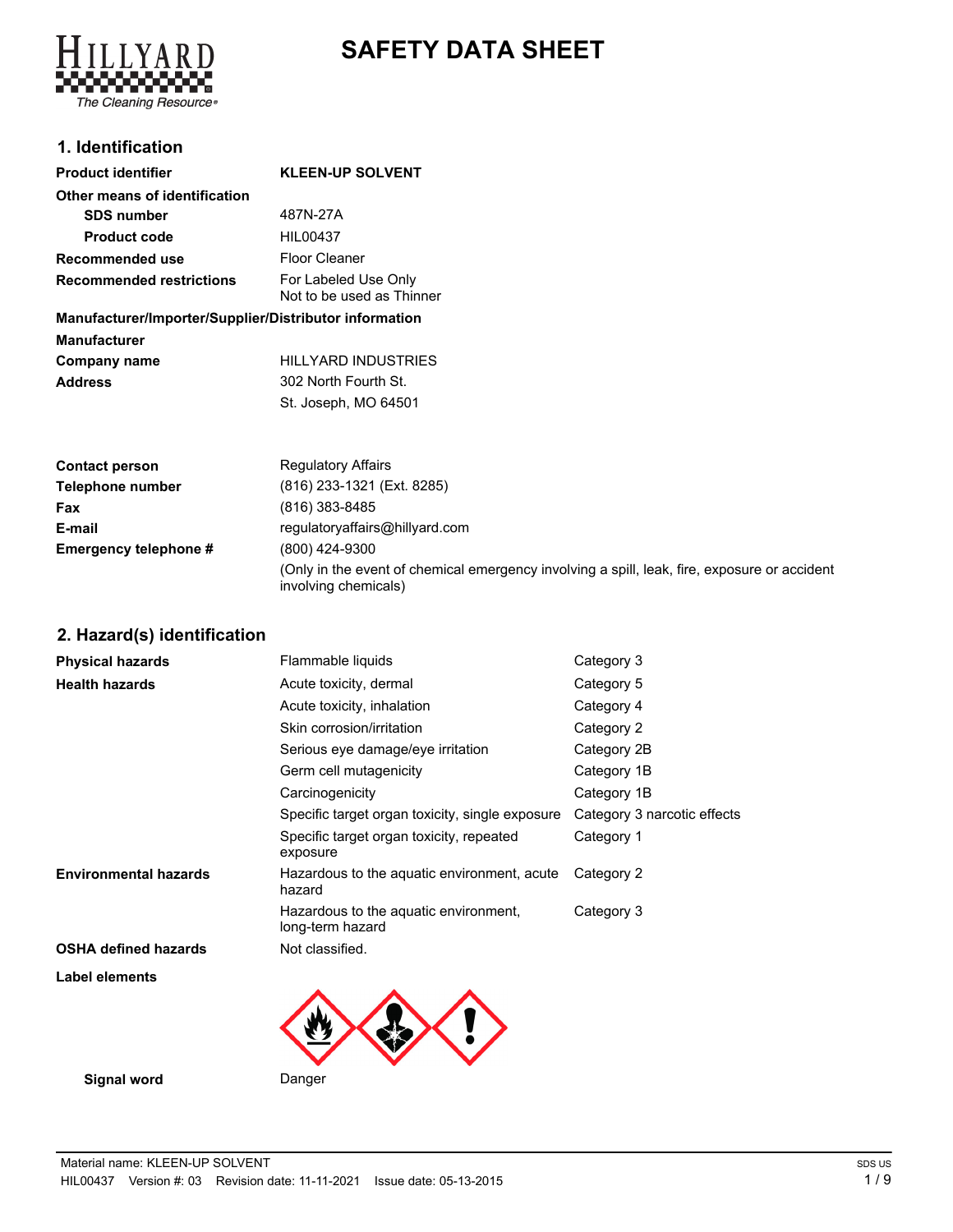| <b>Hazard statement</b>                      | Flammable liquid and vapor. May be harmful in contact with skin. Causes skin irritation. Causes<br>eye irritation. Harmful if inhaled. May cause drowsiness or dizziness. May cause genetic defects.<br>May cause cancer. Causes damage to organs through prolonged or repeated exposure. Toxic to<br>aquatic life. Harmful to aquatic life with long lasting effects.                                                                                                                                                                                                                                                                                                                                                                                                                                                                                                                                                                                                                                                                                                                                                                                                                                                                                                                                                                                                                                                                                                                                                                                                                                                                                                           |
|----------------------------------------------|----------------------------------------------------------------------------------------------------------------------------------------------------------------------------------------------------------------------------------------------------------------------------------------------------------------------------------------------------------------------------------------------------------------------------------------------------------------------------------------------------------------------------------------------------------------------------------------------------------------------------------------------------------------------------------------------------------------------------------------------------------------------------------------------------------------------------------------------------------------------------------------------------------------------------------------------------------------------------------------------------------------------------------------------------------------------------------------------------------------------------------------------------------------------------------------------------------------------------------------------------------------------------------------------------------------------------------------------------------------------------------------------------------------------------------------------------------------------------------------------------------------------------------------------------------------------------------------------------------------------------------------------------------------------------------|
| <b>Precautionary statement</b>               |                                                                                                                                                                                                                                                                                                                                                                                                                                                                                                                                                                                                                                                                                                                                                                                                                                                                                                                                                                                                                                                                                                                                                                                                                                                                                                                                                                                                                                                                                                                                                                                                                                                                                  |
| <b>Prevention</b>                            | Obtain special instructions before use. Do not handle until all safety precautions have been read<br>and understood. Keep away from heat/sparks/open flames/hot surfaces. No smoking. Keep<br>container tightly closed. Ground/bond container and receiving equipment. Use explosion-proof<br>electrical/ventilating/lighting equipment. Use only non-sparking tools. Take precautionary<br>measures against static discharge. Do not breathe mist/vapors. Wash thoroughly after handling.<br>Do not eat, drink or smoke when using this product. Use only outdoors or in a well-ventilated area.<br>Avoid release to the environment. Wear protective gloves/protective clothing/eye protection/face<br>protection.                                                                                                                                                                                                                                                                                                                                                                                                                                                                                                                                                                                                                                                                                                                                                                                                                                                                                                                                                             |
| <b>Response</b>                              | If swallowed: Immediately call a poison center/doctor. If on skin (or hair): Take off immediately all<br>contaminated clothing. Rinse skin with water/shower. If inhaled: Remove person to fresh air and<br>keep comfortable for breathing. If in eyes: Rinse cautiously with water for several minutes.<br>Remove contact lenses, if present and easy to do. Continue rinsing. If exposed or concerned: Get<br>medical advice/attention. If skin irritation occurs: Get medical advice/attention. If eye irritation<br>persists: Get medical advice/attention. Take off contaminated clothing and wash it before reuse.<br>In case of fire: Use appropriate media to extinguish.                                                                                                                                                                                                                                                                                                                                                                                                                                                                                                                                                                                                                                                                                                                                                                                                                                                                                                                                                                                                |
| <b>Storage</b>                               | Keep cool. Store in a well-ventilated place. Keep container tightly closed. Store locked up.                                                                                                                                                                                                                                                                                                                                                                                                                                                                                                                                                                                                                                                                                                                                                                                                                                                                                                                                                                                                                                                                                                                                                                                                                                                                                                                                                                                                                                                                                                                                                                                     |
| <b>Disposal</b>                              | Buyer assumes all risk and liability associated with disposal of this product (original concentration<br>or dilution) in violation of applicable law in compliance with applicable federal, state and local<br>requirements.                                                                                                                                                                                                                                                                                                                                                                                                                                                                                                                                                                                                                                                                                                                                                                                                                                                                                                                                                                                                                                                                                                                                                                                                                                                                                                                                                                                                                                                     |
| Hazard(s) not otherwise<br>classified (HNOC) | None known.                                                                                                                                                                                                                                                                                                                                                                                                                                                                                                                                                                                                                                                                                                                                                                                                                                                                                                                                                                                                                                                                                                                                                                                                                                                                                                                                                                                                                                                                                                                                                                                                                                                                      |
| <b>Supplemental information</b>              | NOTICE: Saw dust from freshly sanded floors or dust from wood floors that have been abraded<br>between coats will spontaneously catch fire if improperly discarded. Immediately after abrading or<br>sanding wood floors, place dust waste in a sealed, water-filled metal container and immediately<br>remove from building.<br>NOTICE: Rags or applicators soaked in a combustible liquid will spontaneously catch fire if<br>improperly discarded. Immediately after using rags or applicators soaked in a combustible liquid,<br>place waste in a sealed, water-filled metal container and immediately remove from building.<br>NOTICE: Emptied containers may retain hazardous residue and explosive vapors. Keep away<br>from heat, sparks, and flames. Do not cut, puncture, or weld on or near this container. Follow<br>label warnings until container is thoroughly cleaned or destroyed.<br>NOTICE: Reports have associated repeated and prolonged occupational overexposure to solvent<br>with permanent brain and nervous system damage. Intentional misuse by deliberately<br>concentrating and inhaling the contents may be harmful or fatal.<br>Use With Adequate Ventilation. Avoid breathing vapors or spray mist. Open windows and doors,<br>use exhaust fans or other means to insure fresh air entry during application and drying. If you<br>experience eye watering, headache, or dizziness or if air monitoring demonstrates vapor/mist<br>levels are above applicable limits, wear an appropriate, properly fitted respirator (NIOSH/MSHA<br>approved) during and after application. Follow respirator manufacturer's directions for respirator<br>use. |

# **3. Composition/information on ingredients**

#### **Mixtures**

| <b>Chemical name</b>                     | Common name and synonyms | <b>CAS number</b> | %          |
|------------------------------------------|--------------------------|-------------------|------------|
| Light Aromatic Hydrocarbons              |                          | 8052-41-3         | $50 - 60$  |
| C9-15 Heavy Aromatic<br>Hydrocarbons     |                          | 64742-95-6        | $20 - 530$ |
| 1,2,4-trimethylbenzene                   |                          | 95-63-6           | $5 - 10$   |
| Nonane                                   |                          | 111-84-2          | $1 - 3$    |
| Trimethylbenzene                         |                          | 25551-13-7        | $1 - 3$    |
| Other components below reportable levels |                          |                   | $1 - 3$    |

### **4. First-aid measures**

# **Inhalation**

Remove victim to fresh air and keep at rest in a position comfortable for breathing. Oxygen or artificial respiration if needed. Call a poison center or doctor/physician if you feel unwell. Take off immediately all contaminated clothing. Rinse skin with water/shower. Get medical advice/attention if you feel unwell. If skin irritation occurs: Get medical advice/attention. Wash contaminated clothing before reuse.

**Skin contact**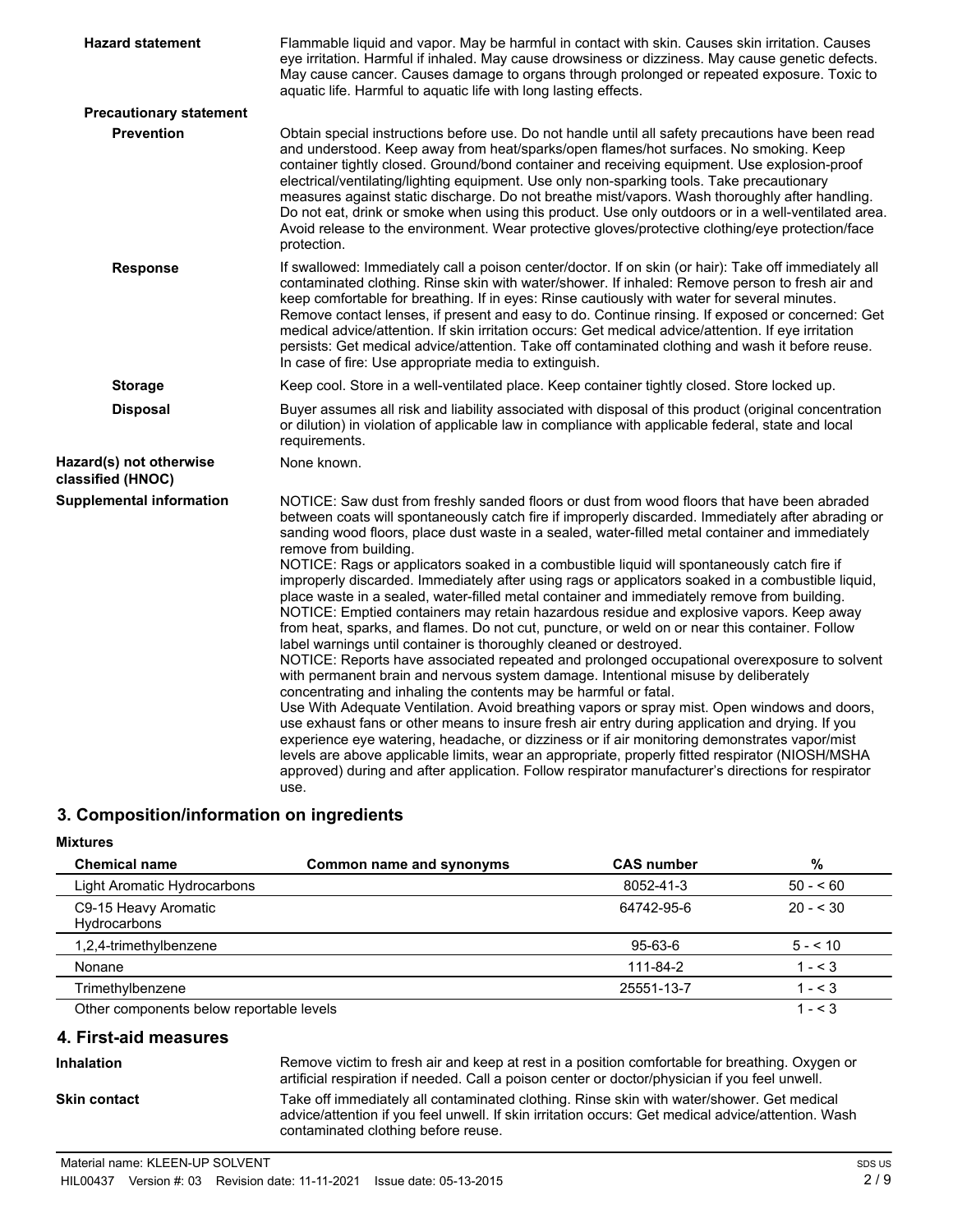| Eye contact                                                                  | Immediately flush eyes with plenty of water for at least 15 minutes. Remove contact lenses, if<br>present and easy to do. Continue rinsing. Get medical attention if irritation develops and persists.                                                                                                                                                                                                         |
|------------------------------------------------------------------------------|----------------------------------------------------------------------------------------------------------------------------------------------------------------------------------------------------------------------------------------------------------------------------------------------------------------------------------------------------------------------------------------------------------------|
| Ingestion                                                                    | Call a physician or poison control center immediately. Rinse mouth. If vomiting occurs, keep head<br>low so that stomach content doesn't get into the lungs. If swallowed, do NOT induce vomiting<br>unless directed to do so by medical personnel. Never give anything by mouth to an unconscious<br>person. Get medical attention.                                                                           |
| <b>Most important</b><br>symptoms/effects, acute and<br>delayed              | May cause drowsiness or dizziness. Headache. Nausea, vomiting. Irritation of eyes. Exposed<br>individuals may experience eye tearing, redness, and discomfort. Irritation of nose and throat. Skin<br>irritation. May cause redness and pain. Prolonged exposure may cause chronic effects.                                                                                                                    |
| Indication of immediate<br>medical attention and special<br>treatment needed | Provide general supportive measures and treat symptomatically. Thermal burns: Flush with water<br>immediately. While flushing, remove clothes which do not adhere to affected area. Call an<br>ambulance. Continue flushing during transport to hospital. Keep victim warm. Keep victim under<br>observation. Symptoms may be delayed.                                                                         |
| <b>General information</b>                                                   | Take off all contaminated clothing immediately. IF exposed or concerned: Get medical<br>advice/attention. If you feel unwell, seek medical advice (show the label where possible). Ensure<br>that medical personnel are aware of the material(s) involved, and take precautions to protect<br>themselves. Show this safety data sheet to the doctor in attendance. Wash contaminated clothing<br>before reuse. |

# **5. Fire-fighting measures**

| Suitable extinguishing media                                     | Water fog. Foam. Dry chemical powder. Carbon dioxide (CO2).                                                                                                                           |
|------------------------------------------------------------------|---------------------------------------------------------------------------------------------------------------------------------------------------------------------------------------|
| Unsuitable extinguishing<br>media                                | Do not use water jet as an extinguisher, as this will spread the fire.                                                                                                                |
| Specific hazards arising from<br>the chemical                    | Vapors may form explosive mixtures with air. Vapors may travel considerable distance to a source<br>of ignition and flash back. During fire, gases hazardous to health may be formed. |
| Special protective equipment<br>and precautions for firefighters | Self-contained breathing apparatus and full protective clothing must be worn in case of fire.                                                                                         |
| <b>Fire fighting</b><br>equipment/instructions                   | In case of fire and/or explosion do not breathe fumes. Move containers from fire area if you can do<br>so without risk.                                                               |
| <b>Specific methods</b>                                          | Use standard firefighting procedures and consider the hazards of other involved materials.                                                                                            |
| <b>General fire hazards</b>                                      | Flammable liquid and vapor.                                                                                                                                                           |

# **6. Accidental release measures**

| Personal precautions,<br>protective equipment and<br>emergency procedures | Keep unnecessary personnel away. Keep people away from and upwind of spill/leak. Eliminate all<br>ignition sources (no smoking, flares, sparks, or flames in immediate area). Wear appropriate<br>protective equipment and clothing during clean-up. Do not breathe mist/vapors. Do not touch<br>damaged containers or spilled material unless wearing appropriate protective clothing. Ventilate<br>closed spaces before entering them. Local authorities should be advised if significant spillages<br>cannot be contained. For personal protection, see section 8 of the SDS. |
|---------------------------------------------------------------------------|----------------------------------------------------------------------------------------------------------------------------------------------------------------------------------------------------------------------------------------------------------------------------------------------------------------------------------------------------------------------------------------------------------------------------------------------------------------------------------------------------------------------------------------------------------------------------------|
| <b>Methods and materials for</b><br>containment and cleaning up           | Eliminate all ignition sources (no smoking, flares, sparks, or flames in immediate area). Keep<br>combustibles (wood, paper, oil, etc.) away from spilled material. Take precautionary measures<br>against static discharge. Use only non-sparking tools. This product is miscible in water. Prevent<br>product from entering drains.                                                                                                                                                                                                                                            |
|                                                                           | Large Spills: Stop the flow of material, if this is without risk. Dike the spilled material, where this is<br>possible. Use a non-combustible material like vermiculite, sand or earth to soak up the product<br>and place into a container for later disposal. Following product recovery, flush area with water.                                                                                                                                                                                                                                                               |
|                                                                           | Small Spills: Absorb with earth, sand or other non-combustible material and transfer to containers<br>for later disposal. Wipe up with absorbent material (e.g. cloth, fleece). Clean surface thoroughly to<br>remove residual contamination.                                                                                                                                                                                                                                                                                                                                    |
|                                                                           | Never return spills to original containers for re-use. Put material in suitable, covered, labeled<br>containers. For waste disposal, see section 13 of the SDS.                                                                                                                                                                                                                                                                                                                                                                                                                  |
| <b>Environmental precautions</b>                                          | Avoid release to the environment. Inform appropriate managerial or supervisory personnel of all<br>environmental releases. Prevent further leakage or spillage if safe to do so. Avoid discharge into<br>drains, water courses or onto the ground.                                                                                                                                                                                                                                                                                                                               |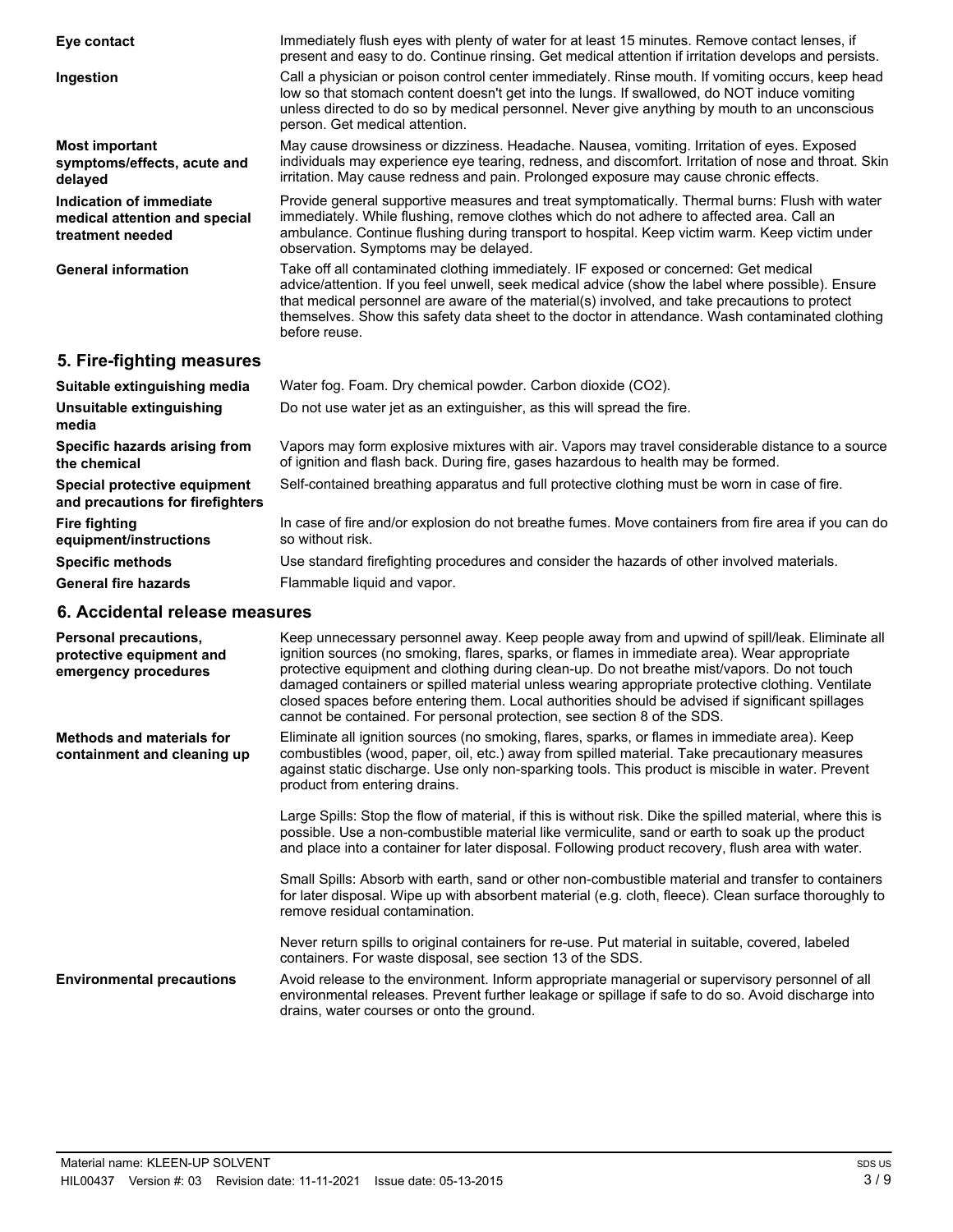# **7. Handling and storage**

| <b>Precautions for safe handling</b>                            | Obtain special instructions before use. Do not handle until all safety precautions have been read<br>and understood. Do not handle, store or open near an open flame, sources of heat or sources of<br>ignition. Protect material from direct sunlight. Explosion-proof general and local exhaust ventilation.<br>Take precautionary measures against static discharges. All equipment used when handling the<br>product must be grounded. Use non-sparking tools and explosion-proof equipment. Do not breathe<br>mist/vapors. Avoid contact with eyes, skin, and clothing. Avoid prolonged exposure. When using,<br>do not eat, drink or smoke. Should be handled in closed systems, if possible. Use only outdoors or<br>in a well-ventilated area. Wear appropriate personal protective equipment. Wash hands thoroughly<br>after handling. Avoid release to the environment. Wash contaminated clothing before reuse.<br>Observe good industrial hygiene practices. |
|-----------------------------------------------------------------|--------------------------------------------------------------------------------------------------------------------------------------------------------------------------------------------------------------------------------------------------------------------------------------------------------------------------------------------------------------------------------------------------------------------------------------------------------------------------------------------------------------------------------------------------------------------------------------------------------------------------------------------------------------------------------------------------------------------------------------------------------------------------------------------------------------------------------------------------------------------------------------------------------------------------------------------------------------------------|
| Conditions for safe storage,<br>including any incompatibilities | Store locked up. Keep away from heat, sparks and open flame. Prevent electrostatic charge<br>build-up by using common bonding and grounding techniques. Store in a cool, dry place out of<br>direct sunlight. Store in tightly closed container. Store in a well-ventilated place. Keep in an area<br>equipped with sprinklers. Store away from incompatible materials (see Section 10 of the SDS).                                                                                                                                                                                                                                                                                                                                                                                                                                                                                                                                                                      |

#### **8. Exposure controls/personal protection**

#### **Occupational exposure limits**

The following constituents are the only constituents of the product which have a PEL, TLV or other recommended exposure limit. At this time, the other constituents have no known exposure limits.

#### **US. OSHA Table Z-1 Limits for Air Contaminants (29 CFR 1910.1000) Components Type Value** Light Aromatic PEL 2900 mg/m3 Hydrocarbons (CAS 8052-41-3) 500 ppm **US. ACGIH Threshold Limit Values Components Type Value** Light Aromatic TWA 100 ppm Hydrocarbons (CAS 8052-41-3) Nonane (CAS 111-84-2) TWA 200 ppm Trimethylbenzene (CAS TWA 25 ppm 25551-13-7) **US. NIOSH: Pocket Guide to Chemical Hazards Components Type Value** 1,2,4-trimethylbenzene TWA 125 mg/m3 (CAS 95-63-6) 25 ppm Light Aromatic **Ceiling** 1800 mg/m3 Hydrocarbons (CAS 8052-41-3) TWA 350 mg/m3 Nonane (CAS 111-84-2) TWA 1050 mg/m3 200 ppm Trimethylbenzene (CAS TWA TWA 125 mg/m3 25551-13-7) 25 ppm **Biological limit values** No biological exposure limits noted for the ingredient(s). Explosion-proof general and local exhaust ventilation. Good general ventilation should be used. Ventilation rates should be matched to conditions. If applicable, use process enclosures, local exhaust ventilation, or other engineering controls to maintain airborne levels below recommended exposure limits. If exposure limits have not been established, maintain airborne levels to an acceptable level. Provide eyewash station and safety shower. **Appropriate engineering controls Individual protection measures, such as personal protective equipment Eye/face protection** Avoid contact with eyes. Wear safety glasses with side shields (or goggles).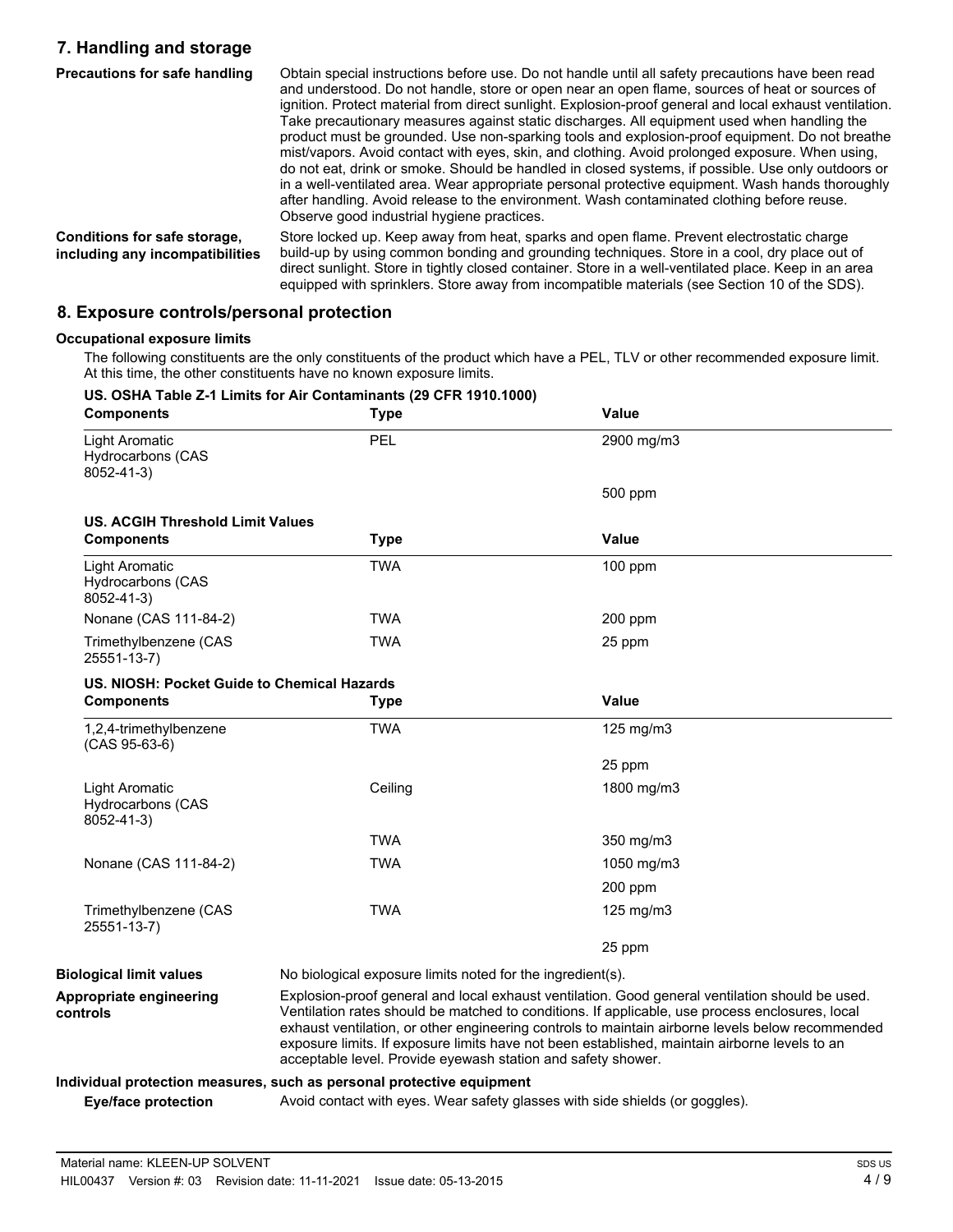| <b>Skin protection</b><br><b>Hand protection</b> | For prolonged or repeated skin contact use suitable protective gloves.                                                                                                                                                                                                                                 |
|--------------------------------------------------|--------------------------------------------------------------------------------------------------------------------------------------------------------------------------------------------------------------------------------------------------------------------------------------------------------|
| <b>Other</b>                                     | None normally required. If unable to avoid prolonged or repeated contact with skin, wear<br>impervious clothing. Avoid contact with the skin.                                                                                                                                                          |
| <b>Respiratory protection</b>                    | Chemical respirator with organic vapor cartridge.                                                                                                                                                                                                                                                      |
| <b>Thermal hazards</b>                           | None known.                                                                                                                                                                                                                                                                                            |
| <b>General hygiene</b><br>considerations         | Observe any medical surveillance requirements. When using do not smoke. Always observe good<br>personal hygiene measures, such as washing after handling the material and before eating,<br>drinking, and/or smoking. Routinely wash work clothing and protective equipment to remove<br>contaminants. |

# **9. Physical and chemical properties**

| <b>Appearance</b>                                 | Thin, clear liquid                                                                            |
|---------------------------------------------------|-----------------------------------------------------------------------------------------------|
| <b>Physical state</b>                             | Liquid.                                                                                       |
| Form                                              | Liquid.                                                                                       |
| Color                                             | Colorless                                                                                     |
| Odor                                              | Mineral spirit odor                                                                           |
| <b>Odor threshold</b>                             | Not available                                                                                 |
| pH                                                | Not available                                                                                 |
| Melting point/freezing point                      | Not available                                                                                 |
| Initial boiling point and boiling<br>range        | 330 °F (165.56 °C)                                                                            |
| <b>Flash point</b>                                | 108.0 °F (42.2 °C) Tag Closed Cup                                                             |
| <b>Evaporation rate</b>                           | $<$ 1 (ethyl ether = 1)                                                                       |
| Flammability (solid, gas)                         | Not applicable.                                                                               |
| Upper/lower flammability or explosive limits      |                                                                                               |
| Explosive limit - lower (%)                       | Not available.                                                                                |
| Explosive limit - upper (%)                       | Not available.                                                                                |
| Vapor pressure                                    | 3.4 mm Hq                                                                                     |
| Vapor density                                     | 4.6 AIR=1                                                                                     |
| <b>Relative density</b>                           | 0.8 at 77°F                                                                                   |
| Solubility(ies)                                   |                                                                                               |
| <b>Solubility (water)</b>                         | Negligible                                                                                    |
| <b>Partition coefficient</b><br>(n-octanol/water) | Not available                                                                                 |
| <b>Auto-ignition temperature</b>                  | Not available                                                                                 |
| <b>Decomposition temperature</b>                  | Not available                                                                                 |
| <b>Viscosity</b>                                  | Not available                                                                                 |
| <b>Other information</b>                          |                                                                                               |
| <b>Density</b>                                    | $6.66$ lb/gal                                                                                 |
| <b>Explosive properties</b>                       | Not explosive.                                                                                |
| <b>Oxidizing properties</b>                       | Not oxidizing.                                                                                |
| <b>Percent volatile</b>                           | >99%                                                                                          |
| <b>VOC</b>                                        | 802 g/l                                                                                       |
| 10. Stability and reactivity                      |                                                                                               |
| <b>Reactivity</b>                                 | The product is stable and non-reactive under normal conditions of use, storage and transport. |
| <b>Chemical stability</b>                         | Material is stable under normal conditions.                                                   |
| <b>Possibility of hazardous</b><br>reactions      | No dangerous reaction known under conditions of normal use.                                   |

| <b>Conditions to avoid</b> | Avoid heat, sparks, open flames and other ignition sources. Avoid temperatures exceeding the<br>flash point. Contact with incompatible materials. |
|----------------------------|---------------------------------------------------------------------------------------------------------------------------------------------------|
| Incompatible materials     | Strong acids. Strong oxidizing agents. Halogens.                                                                                                  |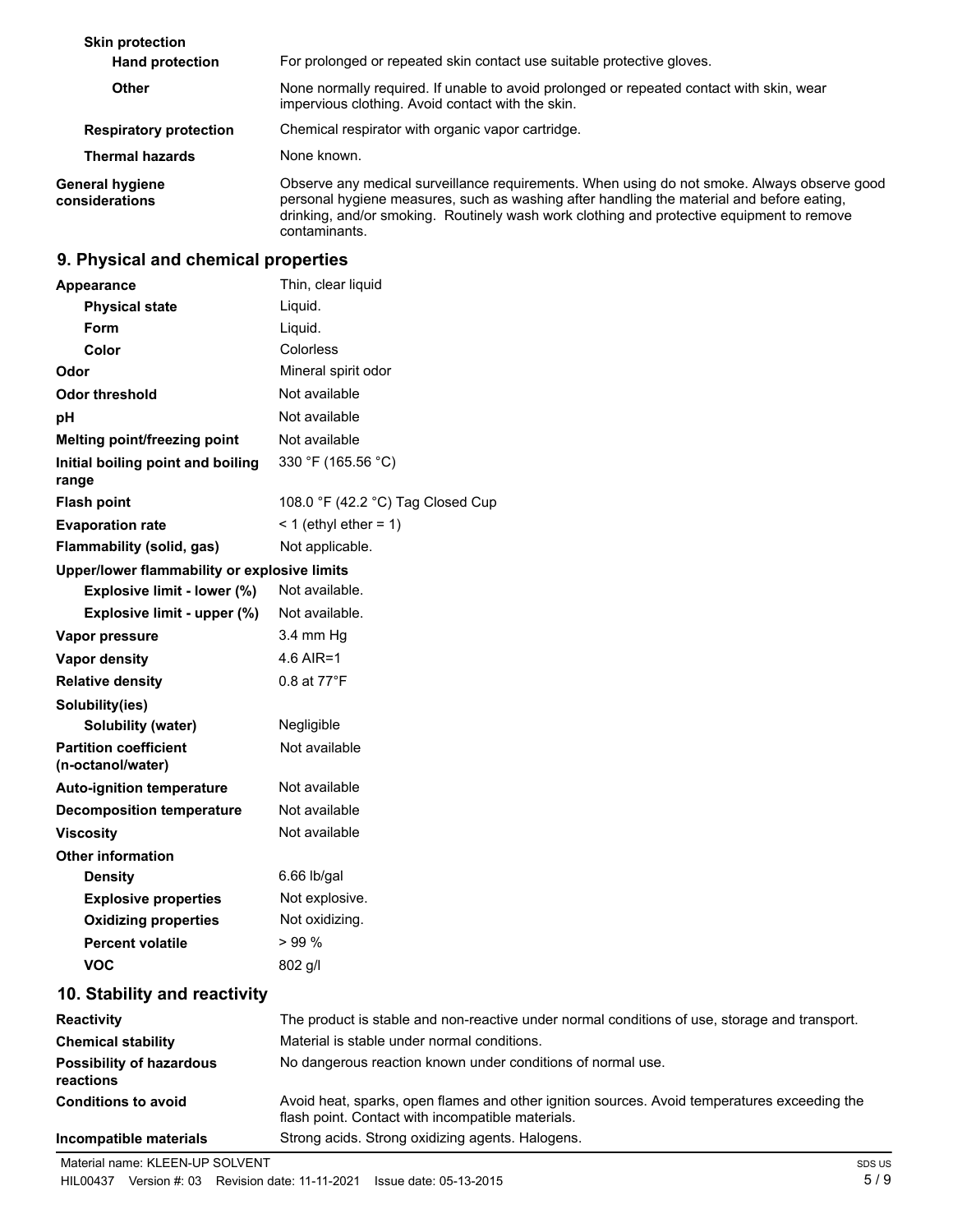# **11. Toxicological information**

#### **Information on likely routes of exposure**

| <b>Inhalation</b>                                                                  | Harmful if inhaled. May cause drowsiness or dizziness. Headache. Nausea, vomiting.                                                                                                                                                            |
|------------------------------------------------------------------------------------|-----------------------------------------------------------------------------------------------------------------------------------------------------------------------------------------------------------------------------------------------|
| <b>Skin contact</b>                                                                | May be harmful in contact with skin. Causes skin irritation.                                                                                                                                                                                  |
| Eye contact                                                                        | Causes eye irritation.                                                                                                                                                                                                                        |
| Ingestion                                                                          | Expected to be a low ingestion hazard.                                                                                                                                                                                                        |
| Symptoms related to the<br>physical, chemical and<br>toxicological characteristics | May cause drowsiness or dizziness. Headache. Nausea, vomiting. Irritation of eyes. Exposed<br>individuals may experience eye tearing, redness, and discomfort. Irritation of nose and throat.<br>Skin irritation. May cause redness and pain. |

#### **Information on toxicological effects**

| <b>Acute toxicity</b>                                 | Harmful if inhaled. May be harmful in contact with skin.                                                               |                     |  |
|-------------------------------------------------------|------------------------------------------------------------------------------------------------------------------------|---------------------|--|
| <b>Product</b>                                        | <b>Species</b>                                                                                                         | <b>Test Results</b> |  |
| KLEEN-UP SOLVENT                                      |                                                                                                                        |                     |  |
| <u>Acute</u>                                          |                                                                                                                        |                     |  |
| Oral                                                  |                                                                                                                        |                     |  |
| LD50                                                  | Rat                                                                                                                    | 84 g/kg             |  |
| <b>Components</b>                                     | <b>Species</b>                                                                                                         | <b>Test Results</b> |  |
| 1,2,4-trimethylbenzene (CAS 95-63-6)                  |                                                                                                                        |                     |  |
| <b>Acute</b>                                          |                                                                                                                        |                     |  |
| Dermal                                                |                                                                                                                        |                     |  |
| LD50                                                  | <b>Rabbit</b>                                                                                                          | > 3160 mg/kg        |  |
| Oral                                                  |                                                                                                                        |                     |  |
| LD50                                                  | Rat                                                                                                                    | 6 g/kg              |  |
| Trimethylbenzene (CAS 25551-13-7)                     |                                                                                                                        |                     |  |
| <b>Acute</b>                                          |                                                                                                                        |                     |  |
| Oral                                                  |                                                                                                                        |                     |  |
| LD50                                                  | Rat                                                                                                                    | 8970 mg/kg          |  |
| <b>Skin corrosion/irritation</b>                      | Causes skin irritation.                                                                                                |                     |  |
| Serious eye damage/eye<br>irritation                  | Causes eye irritation.                                                                                                 |                     |  |
| Respiratory or skin sensitization                     |                                                                                                                        |                     |  |
| <b>Respiratory sensitization</b>                      | Not a respiratory sensitizer.                                                                                          |                     |  |
| <b>Skin sensitization</b>                             | This product is not expected to cause skin sensitization.                                                              |                     |  |
| Germ cell mutagenicity                                | May cause genetic defects.                                                                                             |                     |  |
| Carcinogenicity                                       | May cause cancer.                                                                                                      |                     |  |
|                                                       | IARC Monographs. Overall Evaluation of Carcinogenicity                                                                 |                     |  |
| Not listed.                                           |                                                                                                                        |                     |  |
|                                                       | OSHA Specifically Regulated Substances (29 CFR 1910.1001-1053)                                                         |                     |  |
| Not listed.                                           |                                                                                                                        |                     |  |
|                                                       | US. National Toxicology Program (NTP) Report on Carcinogens                                                            |                     |  |
| Not listed.                                           |                                                                                                                        |                     |  |
| <b>Reproductive toxicity</b>                          | Components in this product have been shown to cause birth defects and reproductive disorders in<br>laboratory animals. |                     |  |
| Specific target organ toxicity -<br>single exposure   | May cause drowsiness or dizziness.                                                                                     |                     |  |
| Specific target organ toxicity -<br>repeated exposure | Causes damage to organs through prolonged or repeated exposure.                                                        |                     |  |
| <b>Aspiration hazard</b>                              | Prolonged inhalation may be harmful.                                                                                   |                     |  |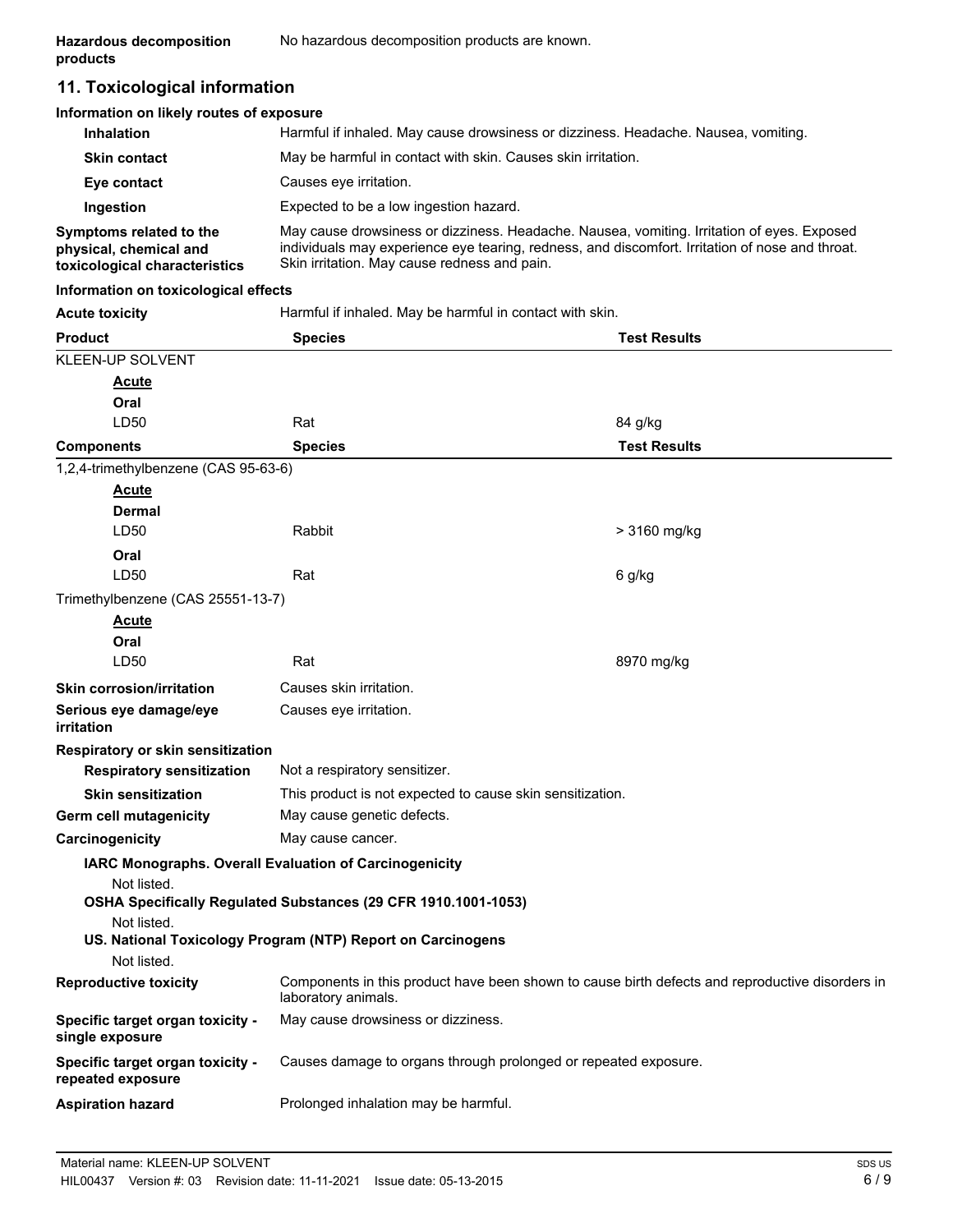**Chronic effects** Prolonged inhalation may be harmful. Causes damage to organs through prolonged or repeated exposure. Prolonged exposure may cause chronic effects.

# **12. Ecological information**

| <b>Ecotoxicity</b>                                | Toxic to aquatic life. Harmful to aquatic life with long lasting effects. |                                                                                 |  |                                                                                                                                                                                                                                                                                                                                                                                                                                                                                               |
|---------------------------------------------------|---------------------------------------------------------------------------|---------------------------------------------------------------------------------|--|-----------------------------------------------------------------------------------------------------------------------------------------------------------------------------------------------------------------------------------------------------------------------------------------------------------------------------------------------------------------------------------------------------------------------------------------------------------------------------------------------|
| <b>Product</b>                                    |                                                                           | <b>Species</b>                                                                  |  | <b>Test Results</b>                                                                                                                                                                                                                                                                                                                                                                                                                                                                           |
| KLEEN-UP SOLVENT                                  |                                                                           |                                                                                 |  |                                                                                                                                                                                                                                                                                                                                                                                                                                                                                               |
| <b>Aquatic</b>                                    |                                                                           |                                                                                 |  |                                                                                                                                                                                                                                                                                                                                                                                                                                                                                               |
| Crustacea                                         | EC50                                                                      | Daphnia                                                                         |  | 943.59, 48 hours                                                                                                                                                                                                                                                                                                                                                                                                                                                                              |
| Fish                                              | <b>LC50</b>                                                               | Fish                                                                            |  | 92.2991, 96 hours                                                                                                                                                                                                                                                                                                                                                                                                                                                                             |
| Acute                                             |                                                                           |                                                                                 |  |                                                                                                                                                                                                                                                                                                                                                                                                                                                                                               |
| Crustacea                                         | EC50                                                                      | Daphnia                                                                         |  | 245.511, 48 hours estimated                                                                                                                                                                                                                                                                                                                                                                                                                                                                   |
| Fish                                              | <b>LC50</b>                                                               | Fish                                                                            |  | 38.9655, 96 hours estimated                                                                                                                                                                                                                                                                                                                                                                                                                                                                   |
| <b>Components</b>                                 |                                                                           | <b>Species</b>                                                                  |  | <b>Test Results</b>                                                                                                                                                                                                                                                                                                                                                                                                                                                                           |
| 1,2,4-trimethylbenzene (CAS 95-63-6)              |                                                                           |                                                                                 |  |                                                                                                                                                                                                                                                                                                                                                                                                                                                                                               |
| <b>Aquatic</b>                                    |                                                                           |                                                                                 |  |                                                                                                                                                                                                                                                                                                                                                                                                                                                                                               |
| Acute                                             |                                                                           |                                                                                 |  |                                                                                                                                                                                                                                                                                                                                                                                                                                                                                               |
| Fish                                              | <b>LC50</b>                                                               |                                                                                 |  | Fathead minnow (Pimephales promelas) $\ge$ = 7.19 - <= 8.28 mg/l, 96 hours                                                                                                                                                                                                                                                                                                                                                                                                                    |
| <b>Persistence and degradability</b>              |                                                                           | No data is available on the degradability of this product.                      |  |                                                                                                                                                                                                                                                                                                                                                                                                                                                                                               |
| <b>Bioaccumulative potential</b>                  |                                                                           |                                                                                 |  |                                                                                                                                                                                                                                                                                                                                                                                                                                                                                               |
| Partition coefficient n-octanol / water (log Kow) |                                                                           |                                                                                 |  |                                                                                                                                                                                                                                                                                                                                                                                                                                                                                               |
| 1,2,4-trimethylbenzene                            |                                                                           | 3.78                                                                            |  |                                                                                                                                                                                                                                                                                                                                                                                                                                                                                               |
| Nonane                                            |                                                                           | 5.65                                                                            |  |                                                                                                                                                                                                                                                                                                                                                                                                                                                                                               |
| <b>Mobility in soil</b>                           | No data available.                                                        |                                                                                 |  |                                                                                                                                                                                                                                                                                                                                                                                                                                                                                               |
| Other adverse effects                             | potential.                                                                |                                                                                 |  | The product contains volatile organic compounds which have a photochemical ozone creation                                                                                                                                                                                                                                                                                                                                                                                                     |
| 13. Disposal considerations                       |                                                                           |                                                                                 |  |                                                                                                                                                                                                                                                                                                                                                                                                                                                                                               |
| <b>Disposal instructions</b>                      |                                                                           | local/regional/national/international regulations.                              |  | Collect and reclaim or dispose in sealed containers at licensed waste disposal site. Incinerate the<br>material under controlled conditions in an approved incinerator. Do not incinerate sealed<br>containers. Do not allow this material to drain into sewers/water supplies. Do not contaminate<br>ponds, waterways or ditches with chemical or used container. If discarded, this product is<br>considered a RCRA ignitable waste, D001. Dispose of contents/container in accordance with |
| <b>Local disposal regulations</b>                 | Dispose in accordance with all applicable regulations.                    |                                                                                 |  |                                                                                                                                                                                                                                                                                                                                                                                                                                                                                               |
| Hazardous waste code                              |                                                                           | D001: Waste Flammable material with a flash point <140 F<br>D018: Waste Benzene |  |                                                                                                                                                                                                                                                                                                                                                                                                                                                                                               |
|                                                   | disposal company.                                                         |                                                                                 |  | The waste code should be assigned in discussion between the user, the producer and the waste                                                                                                                                                                                                                                                                                                                                                                                                  |
| Waste from residues / unused<br>products          |                                                                           | Disposal instructions).                                                         |  | Dispose of in accordance with local regulations. Empty containers or liners may retain some<br>product residues. This material and its container must be disposed of in a safe manner (see:                                                                                                                                                                                                                                                                                                   |
| <b>Contaminated packaging</b>                     | disposal.                                                                 |                                                                                 |  | Since emptied containers may retain product residue, follow label warnings even after container is<br>emptied. Empty containers should be taken to an approved waste handling site for recycling or                                                                                                                                                                                                                                                                                           |
| 14. Transport information                         |                                                                           |                                                                                 |  |                                                                                                                                                                                                                                                                                                                                                                                                                                                                                               |

#### **DOT**

Not regulated as dangerous goods.

#### **Transport in bulk according to** Not established. **Annex II of MARPOL 73/78 and the IBC Code General information**

This material is regulated under IATA and IMDG regulations. Contact manufacturer for shipping instructions.

# **15. Regulatory information**

**US federal regulations**

This product is a "Hazardous Chemical" as defined by the OSHA Hazard Communication Standard, 29 CFR 1910.1200.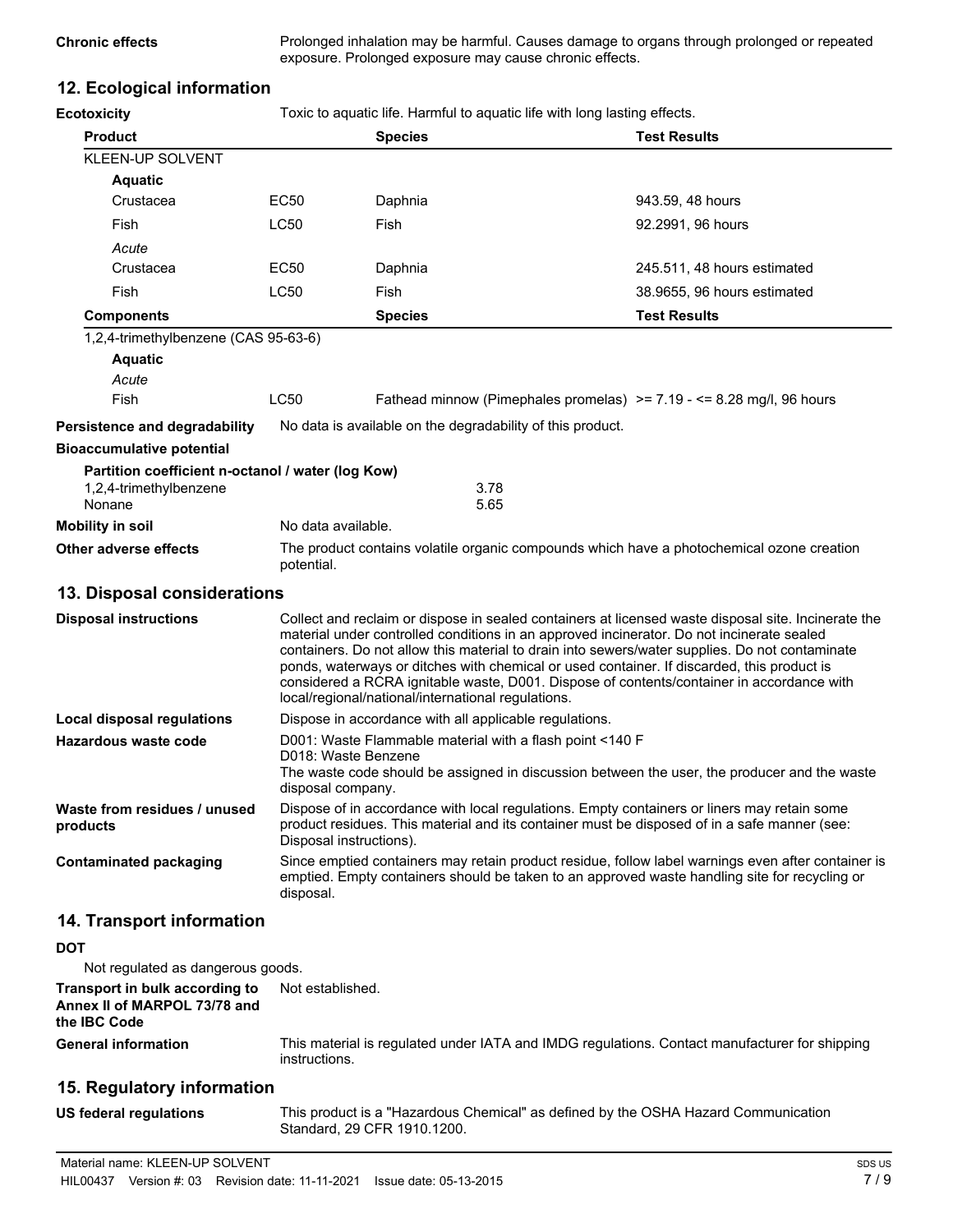| <b>Toxic Substances Control Act (TSCA)</b>                                       |                                                                                                                                                             | All components of the mixture on the TSCA 8(b) inventory are designated<br>"active".                                                                                                                                                                                                       |                        |
|----------------------------------------------------------------------------------|-------------------------------------------------------------------------------------------------------------------------------------------------------------|--------------------------------------------------------------------------------------------------------------------------------------------------------------------------------------------------------------------------------------------------------------------------------------------|------------------------|
| TSCA Section 12(b) Export Notification (40 CFR 707, Subpt. D)                    |                                                                                                                                                             |                                                                                                                                                                                                                                                                                            |                        |
| Nonane (CAS 111-84-2)                                                            |                                                                                                                                                             | 1.0 % One-Time Export Notification only.                                                                                                                                                                                                                                                   |                        |
| <b>CERCLA Hazardous Substance List (40 CFR 302.4)</b>                            |                                                                                                                                                             |                                                                                                                                                                                                                                                                                            |                        |
| Not listed.<br><b>SARA 304 Emergency release notification</b>                    |                                                                                                                                                             |                                                                                                                                                                                                                                                                                            |                        |
| Not regulated.<br>OSHA Specifically Regulated Substances (29 CFR 1910.1001-1053) |                                                                                                                                                             |                                                                                                                                                                                                                                                                                            |                        |
| Not listed.                                                                      |                                                                                                                                                             |                                                                                                                                                                                                                                                                                            |                        |
| Superfund Amendments and Reauthorization Act of 1986 (SARA)                      |                                                                                                                                                             |                                                                                                                                                                                                                                                                                            |                        |
| <b>SARA 302 Extremely hazardous substance</b><br>Not listed.                     |                                                                                                                                                             |                                                                                                                                                                                                                                                                                            |                        |
| SARA 311/312 Hazardous<br>chemical                                               | Yes                                                                                                                                                         |                                                                                                                                                                                                                                                                                            |                        |
| <b>Classified hazard</b><br>categories                                           | Acute toxicity (any route of exposure)<br>Skin corrosion or irritation<br>Serious eye damage or eye irritation<br>Germ cell mutagenicity<br>Carcinogenicity | Flammable (gases, aerosols, liquids, or solids)<br>Specific target organ toxicity (single or repeated exposure)                                                                                                                                                                            |                        |
| SARA 313 (TRI reporting)<br>Not regulated.                                       |                                                                                                                                                             |                                                                                                                                                                                                                                                                                            |                        |
| Other federal regulations                                                        |                                                                                                                                                             |                                                                                                                                                                                                                                                                                            |                        |
| Clean Air Act (CAA) Section 112 Hazardous Air Pollutants (HAPs) List             |                                                                                                                                                             |                                                                                                                                                                                                                                                                                            |                        |
| Not regulated.                                                                   |                                                                                                                                                             |                                                                                                                                                                                                                                                                                            |                        |
|                                                                                  |                                                                                                                                                             | Clean Air Act (CAA) Section 112(r) Accidental Release Prevention (40 CFR 68.130)                                                                                                                                                                                                           |                        |
| Not regulated.                                                                   |                                                                                                                                                             |                                                                                                                                                                                                                                                                                            |                        |
| <b>Safe Drinking Water Act</b><br>(SDWA)                                         | Not regulated.                                                                                                                                              |                                                                                                                                                                                                                                                                                            |                        |
| US state regulations                                                             |                                                                                                                                                             |                                                                                                                                                                                                                                                                                            |                        |
| <b>California Proposition 65</b>                                                 |                                                                                                                                                             |                                                                                                                                                                                                                                                                                            |                        |
| more information go to www.P65Warnings.ca.gov.                                   |                                                                                                                                                             | California Safe Drinking Water and Toxic Enforcement Act of 1986 (Proposition 65): This material<br>is not known to contain any chemicals currently listed as carcinogens or reproductive toxins. For                                                                                      |                        |
| <b>International Inventories</b>                                                 |                                                                                                                                                             |                                                                                                                                                                                                                                                                                            |                        |
| Country(s) or region                                                             | <b>Inventory name</b>                                                                                                                                       |                                                                                                                                                                                                                                                                                            | On inventory (yes/no)* |
| Canada                                                                           | Domestic Substances List (DSL)                                                                                                                              |                                                                                                                                                                                                                                                                                            | Yes                    |
| Canada                                                                           | Non-Domestic Substances List (NDSL)                                                                                                                         |                                                                                                                                                                                                                                                                                            | No                     |
| United States & Puerto Rico                                                      |                                                                                                                                                             | Toxic Substances Control Act (TSCA) Inventory                                                                                                                                                                                                                                              | Yes                    |
| country(s).                                                                      |                                                                                                                                                             | *A "Yes" indicates that all components of this product comply with the inventory requirements administered by the governing country(s)<br>A "No" indicates that one or more components of the product are not listed or exempt from listing on the inventory administered by the governing |                        |

# **16. Other information, including date of preparation or last revision**

| <b>Issue date</b>               | 05-13-2015                                             |
|---------------------------------|--------------------------------------------------------|
| <b>Revision date</b>            | 11-11-2021                                             |
| <b>Version #</b>                | 03                                                     |
| <b>HMIS<sup>®</sup></b> ratings | Health: $2^*$<br>Flammability: 3<br>Physical hazard: 0 |